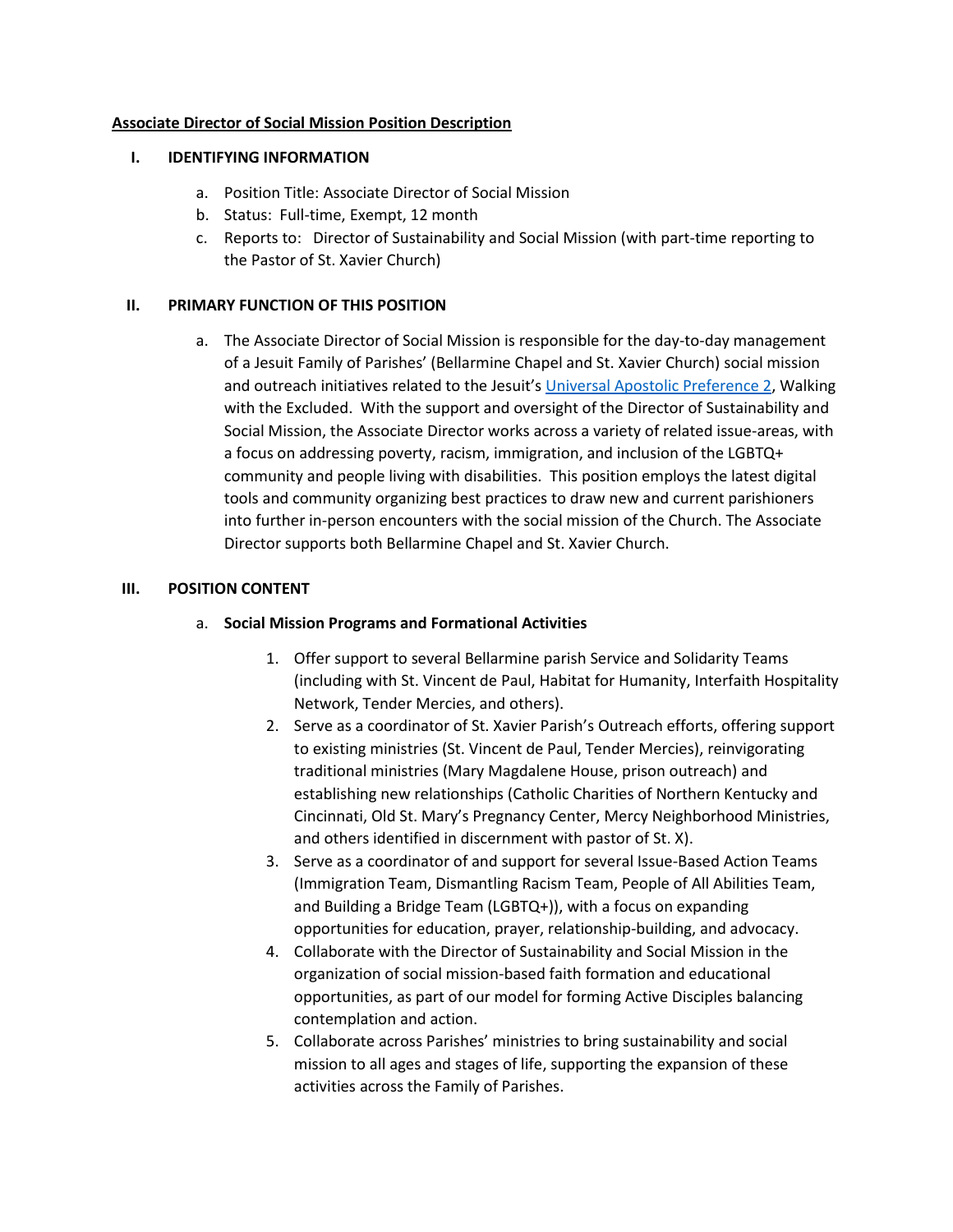## b. **Administrative Tasks**

- i. Collaborate with the Director of Sustainability and Social Mission and the Pastors at each site to support sustainability and social mission goals-setting and implementation across the Family of Parishes.
- ii. Collaborate with staff, parishioner leaders, and outside partners to encourage more participation, deeper engagement, and genuine encounter with the marginalized and the earth.
- iii. Communicate and promote these plans within the Family of Parishes through both digital and in-person channels, with an emphasis on increasing accessibility.
- iv. Recruit, train, supervise, and evaluate volunteers to create robust outreach, service, and justice opportunities in the local community.
- v. Task supervises a Social Mission Intern when working in projects collaboratively.
- vi. Maintain appropriate records for all social mission programs.
- vii. Represent social mission within the Family of Parishes; represent the Family of Parishes in Archdiocesan and interparish meetings as well as larger City-wide networks (including the AMOS Project, Intercommunity Justice and Peace Center, and others).

# **IV. POSITION SPECIFICATIONS/REQUIREMENTS**

# **a. Skills, Knowledge, and Abilities**

- 1. Working knowledge of Catholic Theology, particularly Catholic Social Teaching
- 2. Proficient in basic administrative skills across a variety of digital platforms
- 3. Strong oral and written communications skills
- 4. Strong program development and management skills
- 5. Experience with supporting and managing volunteers
- 6. Proactive and self-motivated with the ability to multi-task with a minimum of supervision

# b. **Education, Training, Experience**

- 1. A Bachelor's degree in Catholic theology, ethics, or social action, or a relevant helping profession (social work, education, etc.) and a demonstrated background in Catholic theology and ethics is required; a Master's degree is preferred
- 2. 2+ years of experience with diverse volunteer or non-profit organizations, either secular or religious

# **V. WORKING ENVIRONMENT**

- a. Position requires frequent evening and weekend work, including regular attendance at Sunday liturgies.
- b. Salary commensurate with experience, comprehensive benefits through the Archdiocese of Cincinnati.